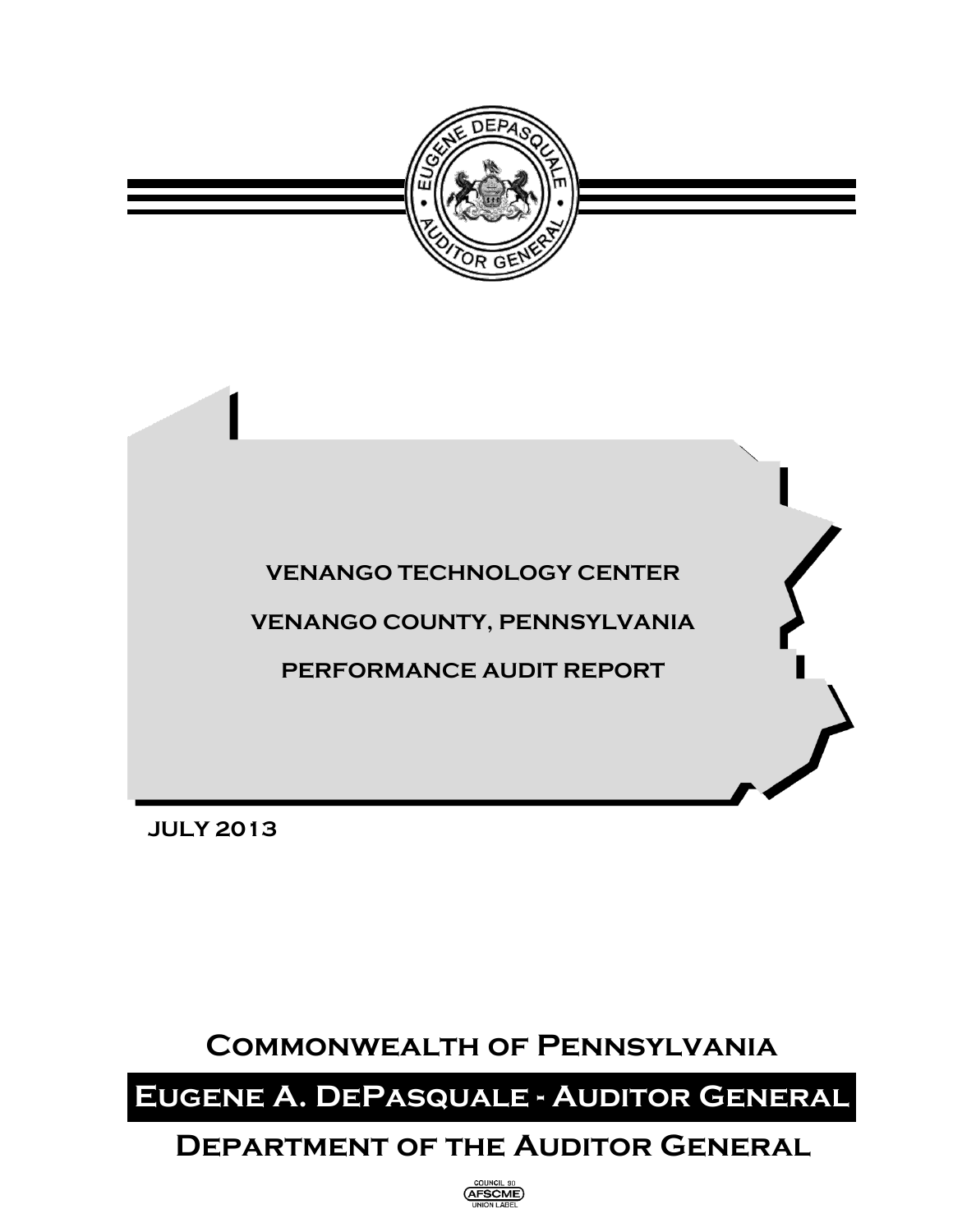

Commonwealth of Pennsylvania **Department of the Auditor General** Harrisburg, PA 17120-0018 Facebook: Pennsylvania Auditor General Twitter: @PAAuditorGen

EUGENE A. DEPASQUALE<br>AUDITOR GENERAL

Governor Venango Technology Center Commonwealth of Pennsylvania One Vo-Tech Drive Harrisburg, Pennsylvania 17120 Oil City, Pennsylvania 16301

The Honorable Tom Corbett Mr. Todd Carson, Chairperson

Dear Governor Corbett and Mr. Carson:

We conducted a performance audit of the Venango Technology Center (Center) to determine its compliance with applicable state laws, contracts, grant requirements, and administrative procedures. Our audit covered the period December 10, 2010 through March 25, 2013, except as otherwise indicated in the report. Additionally, compliance specific to state subsidies and reimbursements was determined for the school years ended June 30, 2012 and June 30, 2011. Our audit was conducted pursuant to 72 P.S. § 403 and in accordance with *Government Auditing Standards* issued by the Comptroller General of the United States.

Our audit found that the Center complied, in all significant respects, with applicable state laws, contracts, grant requirements, and administrative procedures, except as detailed in the finding noted in this report. A summary of the results is presented in the Executive Summary section of the audit report.

Our audit finding and recommendations have been discussed with the Center's management, and their responses are included in the audit report. We believe the implementation of our recommendations will improve the Center's operations and facilitate compliance with legal and administrative requirements. We appreciate the Center's cooperation during the conduct of the audit and their willingness to implement our recommendations.

Sincerely,

 $\sqrt{s}$ EUGENE A. DEPASQUALE July 18, 2013 Auditor General

cc: **VENANGO TECHNOLOGY CENTER** Joint Operating Committee Members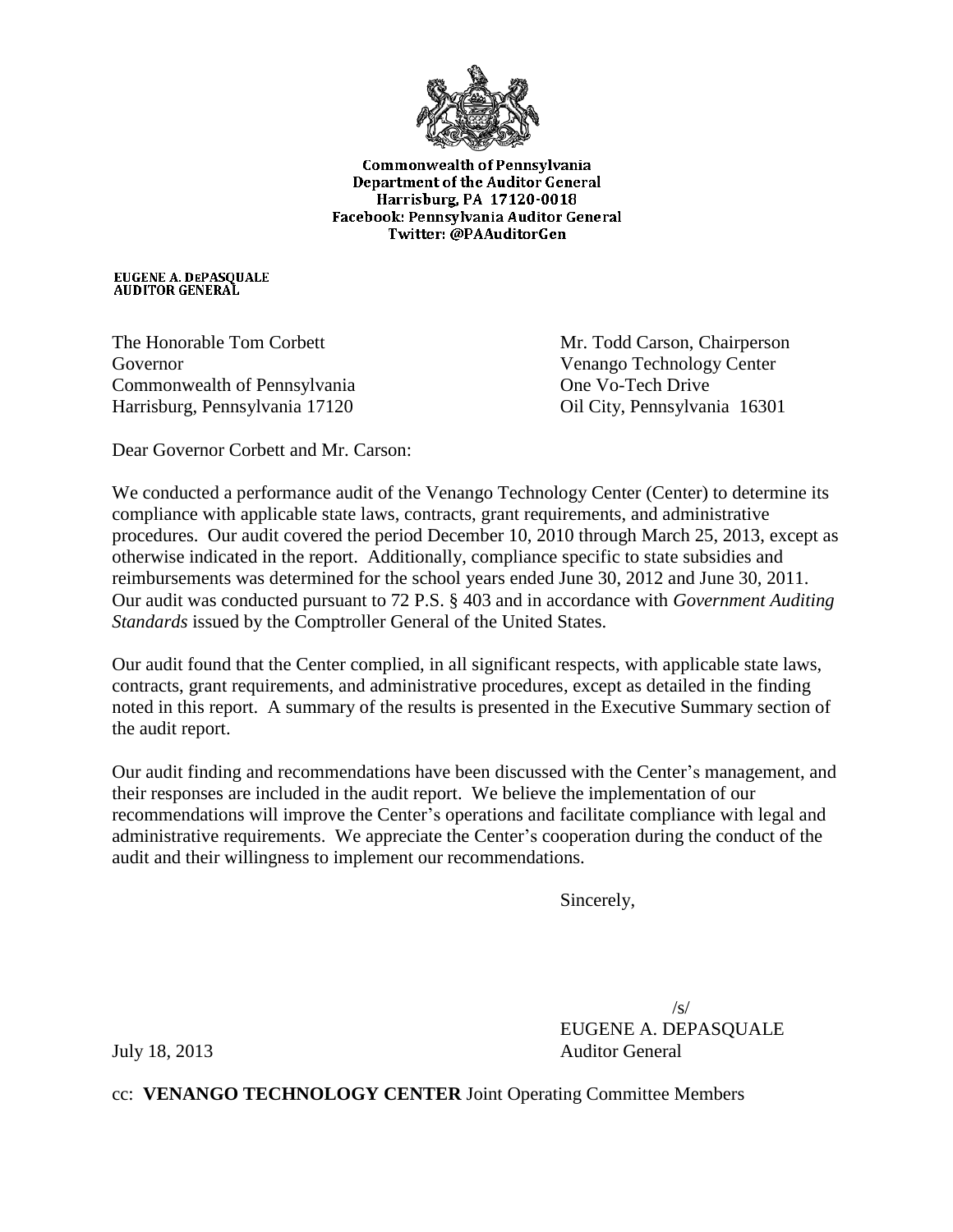# **Table of Contents**

| Page |
|------|
|      |
|      |
|      |
|      |
|      |
|      |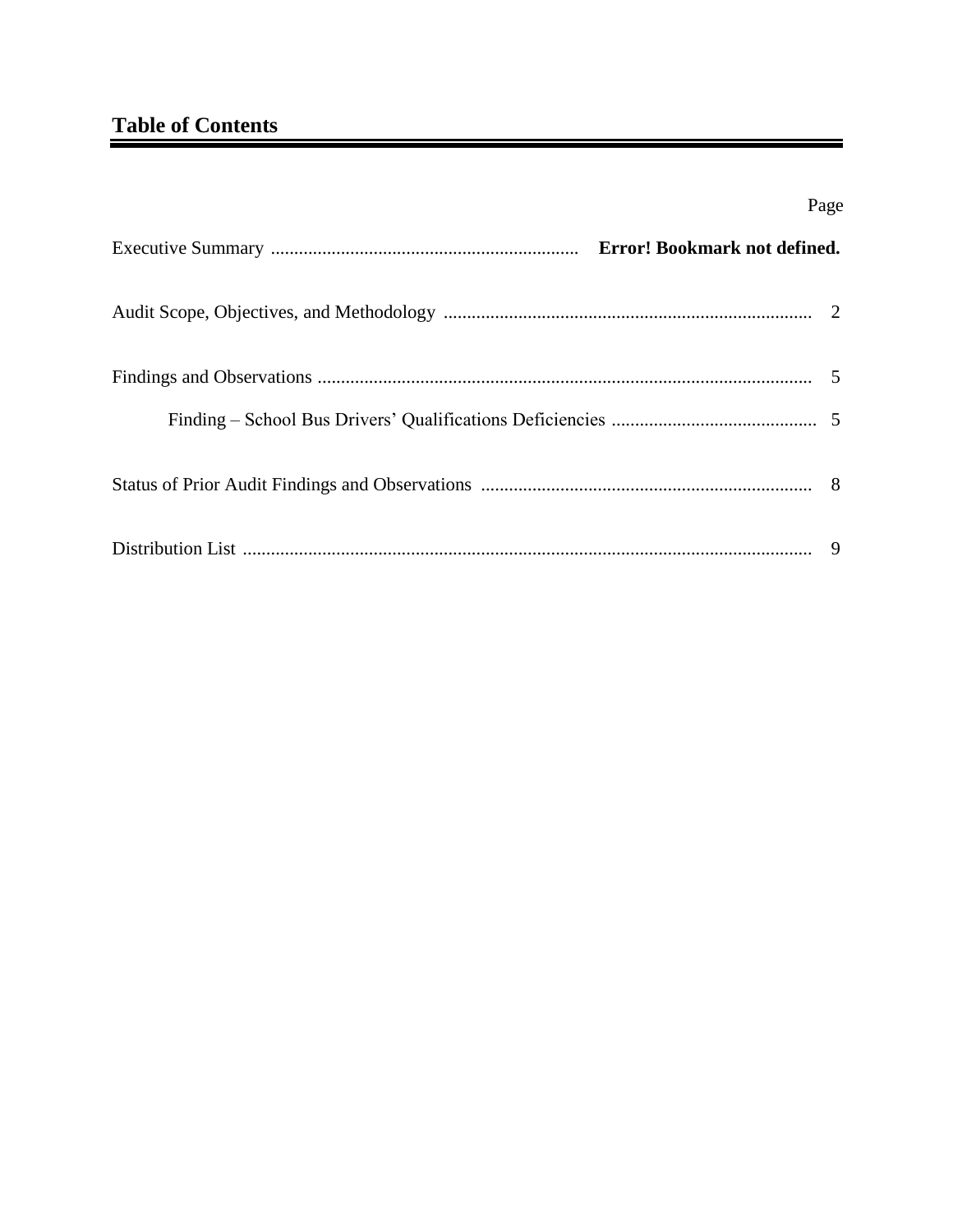## **Executive Summary**

### **Audit Work**

The Pennsylvania Department of the Auditor General conducted a performance audit of the Venango Technology Center (Center). Our audit sought to answer certain questions regarding the Center's compliance with applicable state laws, contracts, grant requirements, and administrative procedures and to determine the status of corrective action taken by the Center in response to our prior audit recommendations.

Our audit scope covered the period December 10, 2010 through March 25, 2013, except as otherwise indicated in the audit scope, objectives, and methodology section of the report. Compliance specific to state subsidies and reimbursements was determined for the 2011-12 and 2010-11 school years.

### **Center Background**

According to Center officials, in school year 2011-12 the Center provided educational services to 552 secondary pupils and 168 post-secondary pupils through the employment of 26 teachers, 24 full-time and part-time support personnel, and 4 administrators during the 2011-12 school year. The operation, administration, and management of the Center are directed by a joint operating committee (JOC) which comprises of ten members from the following school districts:

Cranberry Area Forest Area Franklin Area

Oil City Area Titusville Area Valley Grove

The JOC members are appointed by the individual school boards at the December meeting, each to serve a three-year term. Lastly, the Center received \$880,171 in state funding in the 2011-12 school year.

### **Audit Conclusion and Results**

Our audit found that the Venango Technology Center complied, in all significant respects, with applicable state laws, contracts, grant requirements, and administrative procedures, except for one compliance related matter reported as a finding.

### **Finding: School Bus Drivers'**

**Qualifications Deficiencies**. Our audit of the Venango Technology Center's contracted bus drivers records for the 2011-12 school year found a lack of documentation needed to verify that all of the contracted drivers possessed the minimum required qualifications for employment (see page 5).

### **Status of Prior Audit Findings and**

**Observations**. With regard to the status of our prior audit recommendations to the Venango Technology Center from an audit released on April 13, 2011, we found that the Center had not taken appropriate corrective action in implementing our recommendations pertaining to lack of documentation necessary to verify bus drivers' qualifications (see page 8).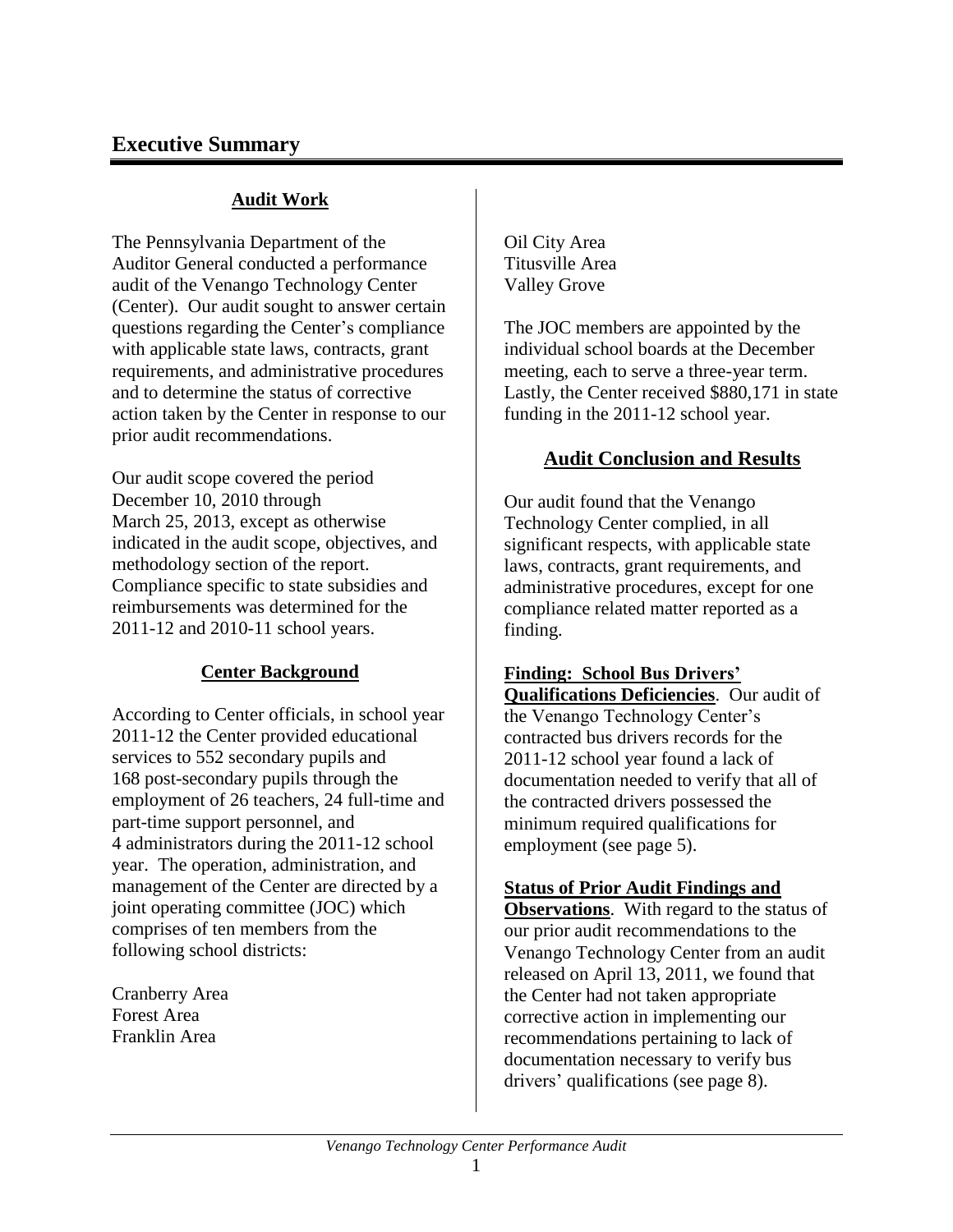*What is a school performance audit?*

School performance audits allow the Pennsylvania Department of the Auditor General to determine whether state funds, including school subsidies, are being used according to the purposes and guidelines that govern the use of those funds. Additionally, our audits examine the appropriateness of certain administrative and operational practices at each local education agency (LEA). The results of these audits are shared with LEA management, the Governor, the Pennsylvania Department of Education, and other concerned entities.

*What is the difference between a finding and an observation?*

Our performance audits may contain findings and/or observations related to our audit objectives. Findings describe noncompliance with a statute, regulation, policy, contract, grant requirement, or administrative procedure. Observations are reported when we believe corrective action should be taken to remedy a potential problem not rising to the level of noncompliance with specific criteria.

**Scope** Our audit, conducted under authority of 72 P.S. § 403, is not a substitute for the local annual audit required by the Public School Code of 1949, as amended. We conducted our audit in accordance with *Government Auditing Standards* issued by the Comptroller General of the United States.

> Our audit covered the period December 10, 2010 through March 25, 2013.

Regarding state subsidies and reimbursements, our audit covered the 2011-12 and 2010-11 school years.

While all LEAs have the same school years, some have different fiscal years. Therefore, for the purposes of our audit work and to be consistent with Pennsylvania Department of Education (PDE) reporting guidelines, we use the term school year rather than fiscal year throughout this report. A school year covers the period July 1 to June 30.

**Objectives Performance audits draw conclusions based on an** evaluation of sufficient, appropriate evidence. Evidence is measured against criteria, such as laws and defined business practices. Our audit focused on assessing the Center's compliance with applicable state laws, contracts, grant requirements and administrative procedures. However, as we conducted our audit procedures, we sought to determine answers to the following questions, which serve as our objectives:

- $\checkmark$  Does the Center have sufficient internal controls to ensure that the membership data it reported to PDE through the Pennsylvania Information Management System was complete, accurate, valid, and reliable?
- $\checkmark$  In areas where the Center received state subsidies and reimbursements based on payroll (e.g. Social Security and retirement), did it follow applicable laws and procedures?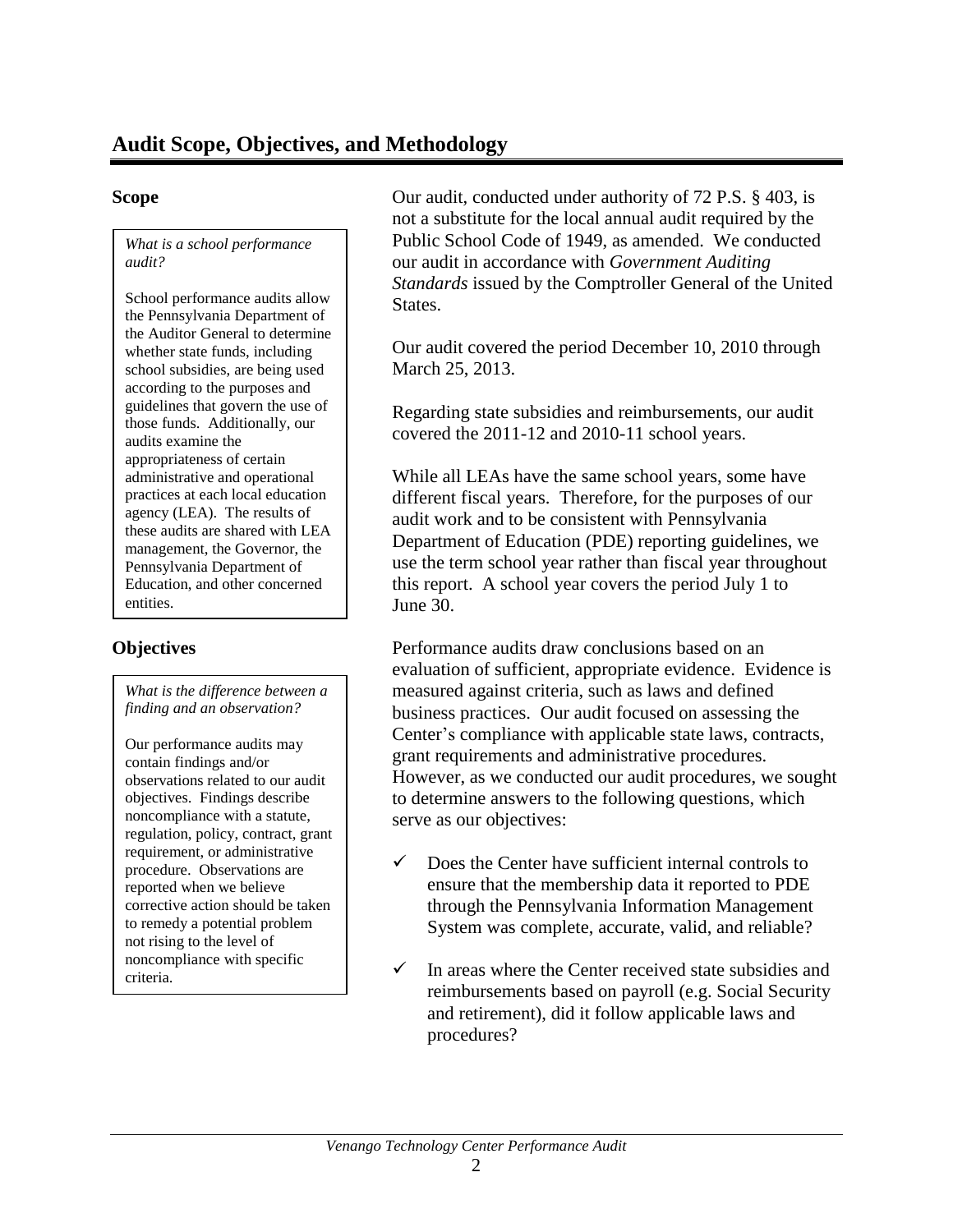### *What are internal controls?*

Internal controls are processes designed by management to provide reasonable assurance of achieving objectives in areas such as:

- Effectiveness and efficiency of operations.
- Relevance and reliability of operational and financial information.
- Compliance with applicable laws, contracts, grant requirements, and administrative procedures.
- $\checkmark$  In areas where the Center received transportation subsidies, were the Center and any contracted vendors in compliance with applicable state laws and procedures?
- $\checkmark$  Did the Center, and any contracted vendors, ensure that their current bus drivers were properly qualified, and did they have written policies and procedures governing the hiring of new bus drivers?
- $\checkmark$  Did the Center take appropriate steps to ensure school safety?
- $\checkmark$  Did the Center have a properly executed and updated Memorandum of Understanding with local law enforcement?
- $\checkmark$  Were votes made by the Center's Board of School Directors free from apparent conflicts of interests?
- $\checkmark$  Did the Center take appropriate corrective action to address recommendations made in prior audit?

**Methodology** *Government Auditing Standards* require that we plan and perform the audit to obtain sufficient, appropriate evidence to provide a reasonable basis for our results and conclusions based on our audit objectives. We believe that the evidence obtained provides a reasonable basis for our results and conclusions based on our audit objectives.

> The Center's management is responsible for establishing and maintaining effective internal controls to provide reasonable assurance that the Center is in compliance with applicable laws, contracts, grant requirements, and administrative procedures. In conducting our audit, we obtained an understanding of the Center's internal controls, including any information technology controls, as they relate to the Center's compliance with applicable state laws, contracts, grant requirements, and administrative procedures that we consider to be significant within the context of our audit objectives. We assessed whether those controls were properly designed and implemented. Any deficiencies in internal control that were identified during the conduct of our audit and determined to be significant within the context of our audit objectives are included in this report.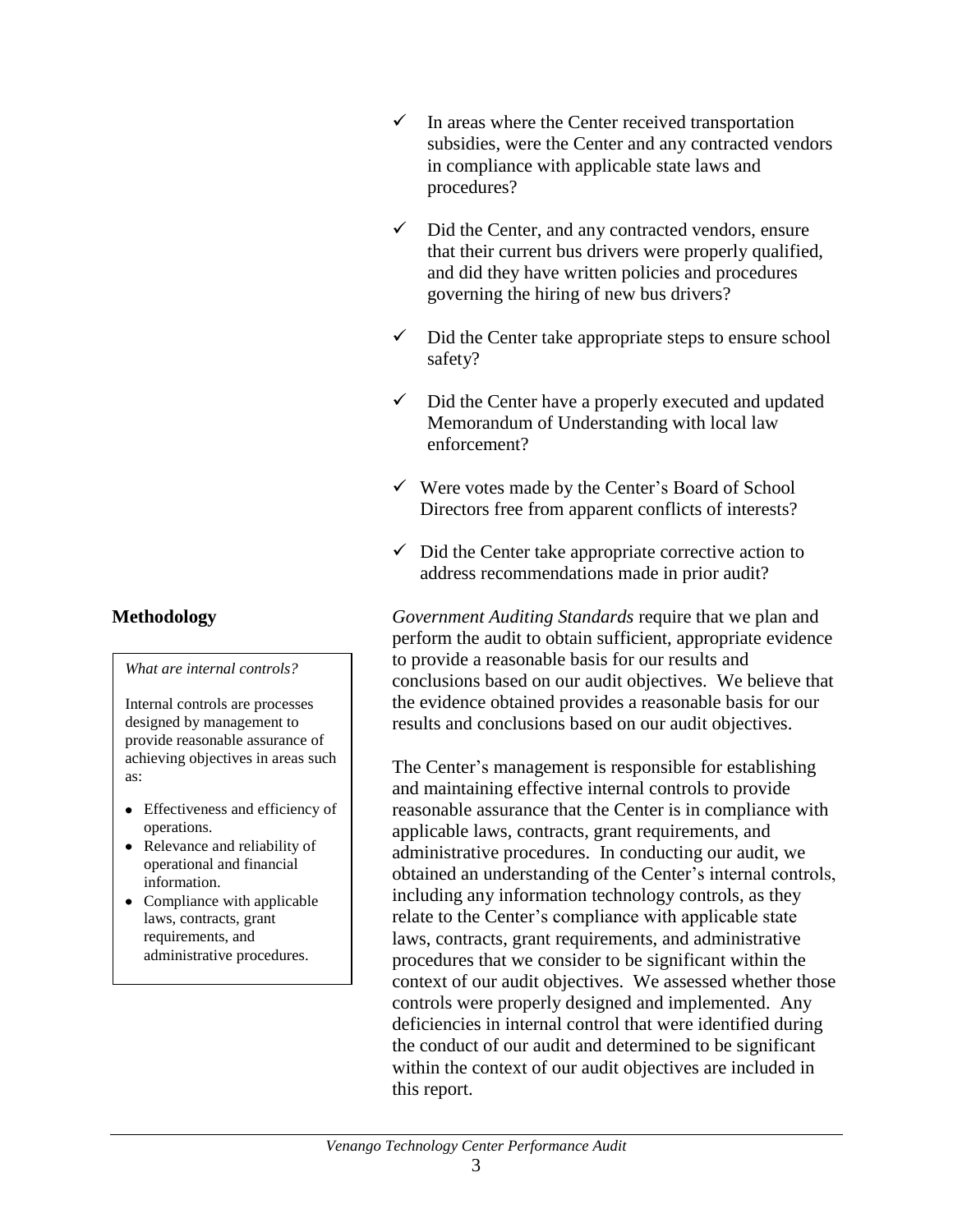In order to properly plan our audit and to guide us in possible audit areas, we performed analytical procedures in the areas of state subsidies and reimbursements, pupil transportation, pupil membership, and comparative financial information.

Our audit examined the following:

- Records pertaining to pupil transportation, pupil membership, bus driver qualifications, state ethics compliance, and financial stability.
- Items such as board meeting minute and policies and procedures.

Additionally, we interviewed select administrators and support personnel associated with the Center's operations.

Lastly, to determine the status of our audit recommendations made in a prior audit report released on April 13, 2011, we performed additional audit procedures targeting the previously reported matters.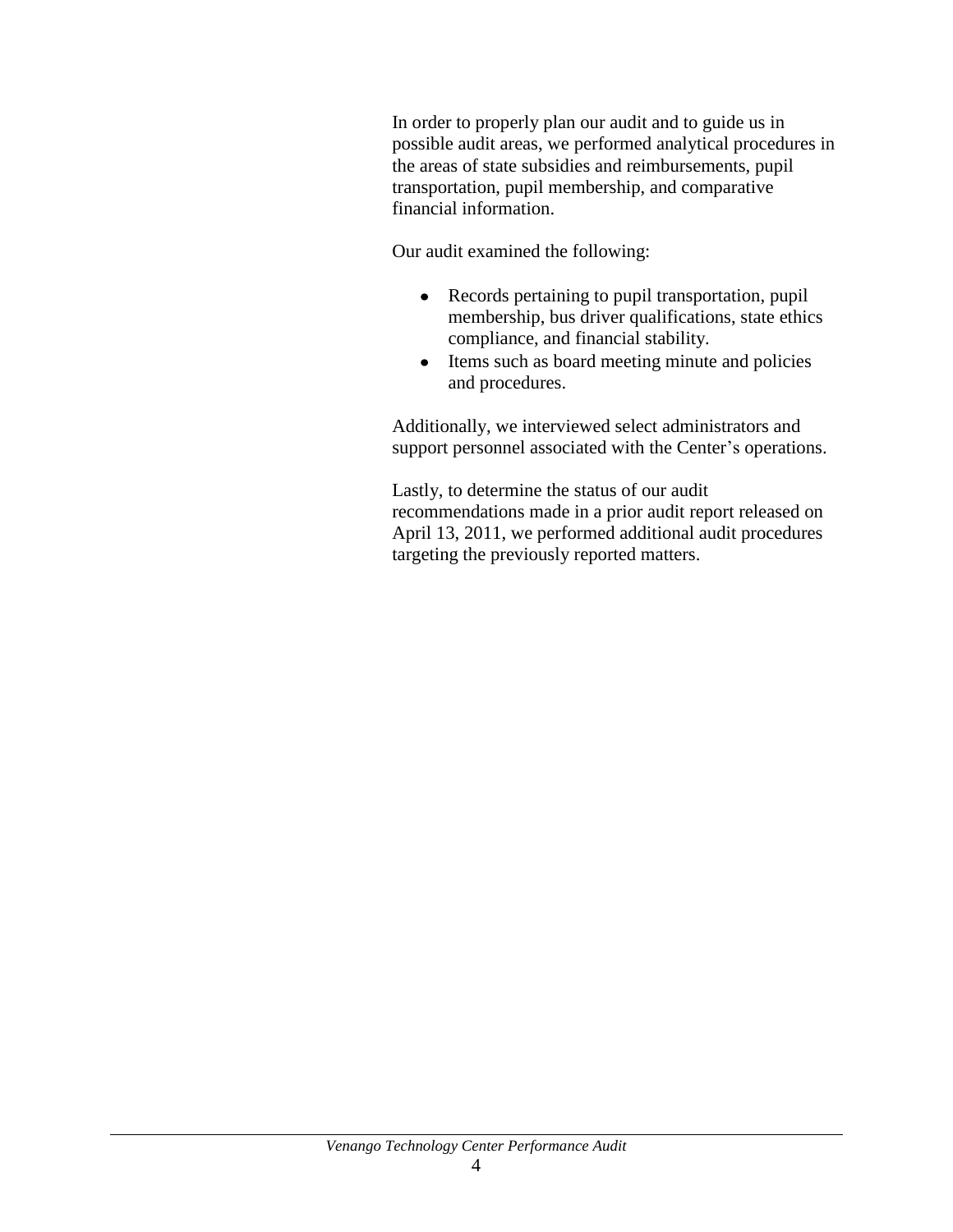## **Findings and Observations**

### *Criteria relevant to the finding*:

Section 111 of the Public School Code, 24 P.S. § 1-111, requires prospective school employees who would have direct contact with children, including independent contractors and their employees, to submit a report of criminal history record information obtained from the Pennsylvania State Police. Section 111 lists convictions for certain criminal offenses that in certain circumstances would prohibit the individual from being hired.

In addition, Section 111 requires a Federal Bureau of Investigation fingerprint record check for all employees' hired on or after April 1, 2007, and further provides:

"[A]dministrators shall maintain on file with the application for employment a copy of the Federal criminal history record in a manner prescribed by the Pennsylvania Department of Education."

Chapter 23 of the State Board of Education Regulations indicates the Board of School Directors is responsible for the selection and approval of eligible operators who qualify under the law.

Pennsylvania Department of Transportation bus driver regulations require passing a physical exam.

### **Finding School Bus Drivers' Qualifications Deficiencies**

Our audit of the Venango Technology Center's (Center) school bus drivers' qualifications for the 2011-12 school year found that not all required records were on file at the time of our audit.

Several different state statutes and regulations establish the minimum required qualifications for school bus drivers. The purpose of these requirements is to ensure the safety and welfare of the students transported in school buses.

We reviewed the personnel records of all 33 contracted bus drivers currently employed by the Center. It was decided that a review of all contracted drivers would be performed when the auditor noted possible concerns with the federal criminal history records.

Our review found that the Center did not have on file at the time of the audit a valid physical examination certificate for two drivers and federal criminal history records for five drivers. In addition, the Center had invalid federal criminal history records for three additional drivers.

The deficiencies identified by our audit included eight drivers, some involving more than one deficiency as follows:

- For three drivers, the Center had on file the  $\bullet$ "unofficial copy" of the federal criminal history record provided to the applicant, which cannot be used as the "official copy" that is to be reviewed by the Center.
- The Center did not have a federal criminal history record on file for five drivers.
- The Center did not have a valid physical examination certificate on file for two drivers.

By not having required bus drivers' qualification documents on file at the center, the Center's personnel were not able to review the documents to determine whether all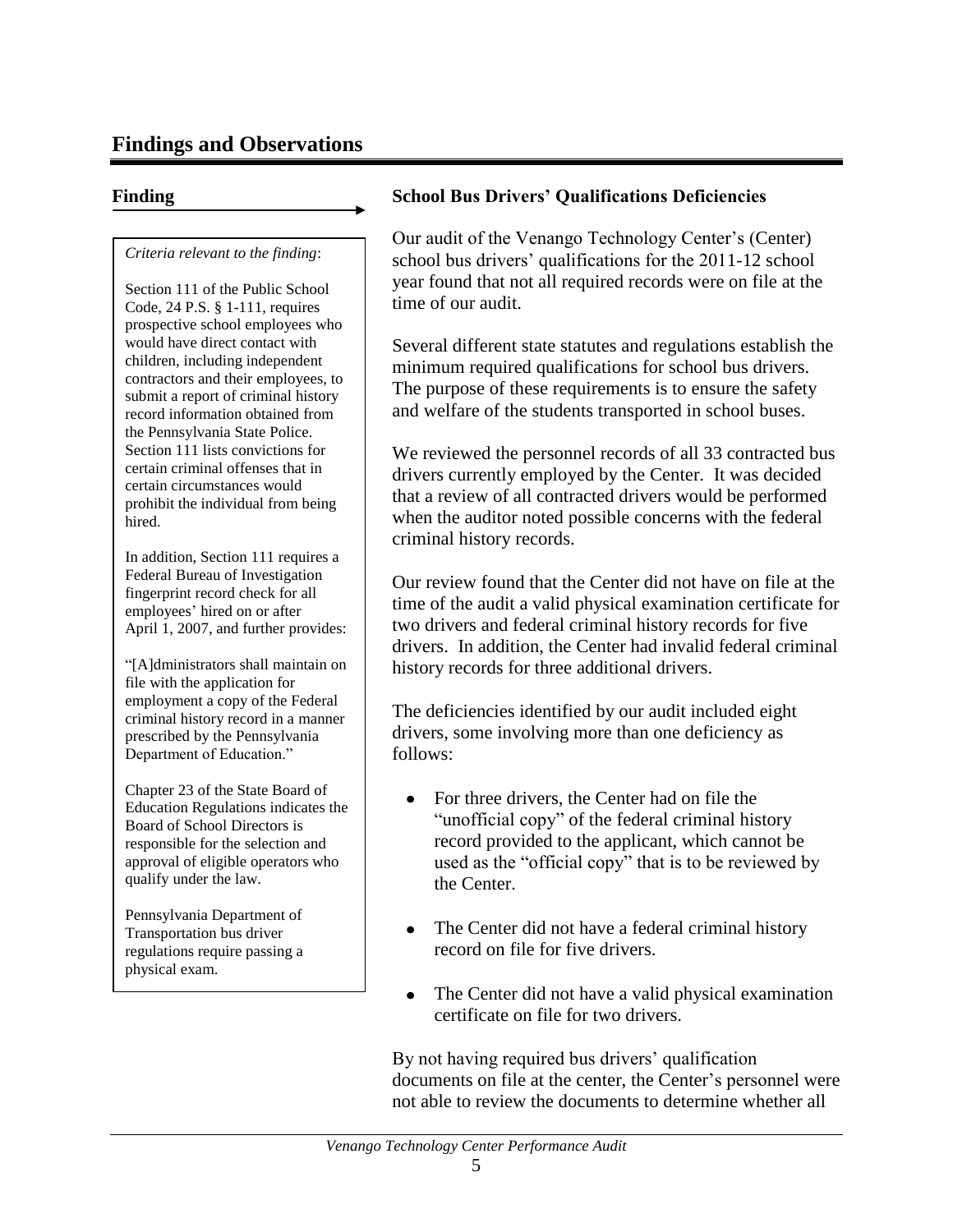drivers were qualified to transport students. If unqualified drivers transport students, there is an increased risk to the safety and welfare of students.

Effective December 1, 2008, the Pennsylvania Department of Education (PDE) began using new procedures for obtaining federal criminal history records of prospective public school and private employees and their contractors. Under the new system, PDE provides access to federal criminal history records to approved hiring entities via a secure website.

Center personnel were aware of the change in procedures but failed to have all valid federal criminal history records on file. In addition, Center personnel did not effectively communicate with its contractor to ensure that its contractors met the qualification requirements.

On February 20, 2013, we informed the Center's management of the missing documentation and instructed them to immediately obtain the necessary documents to ensure the drivers were properly qualified to have direct contact with children. On March 19, 2013, administrative personnel received the clearances and physicals and provided them to the auditor. The clearances showed no issues that would disqualify the drivers from having direct contact with children.

**Recommendations** The *Venango Technology Center* should:

- 1. Ensure all bus drivers' qualification documents are on file prior to hiring them to transport students.
- 2. Ensure that all the bus drivers' personnel files are kept up-to-date.
- 3. Ensure that all future federal criminal record checks are done in accordance with the method prescribed by PDE.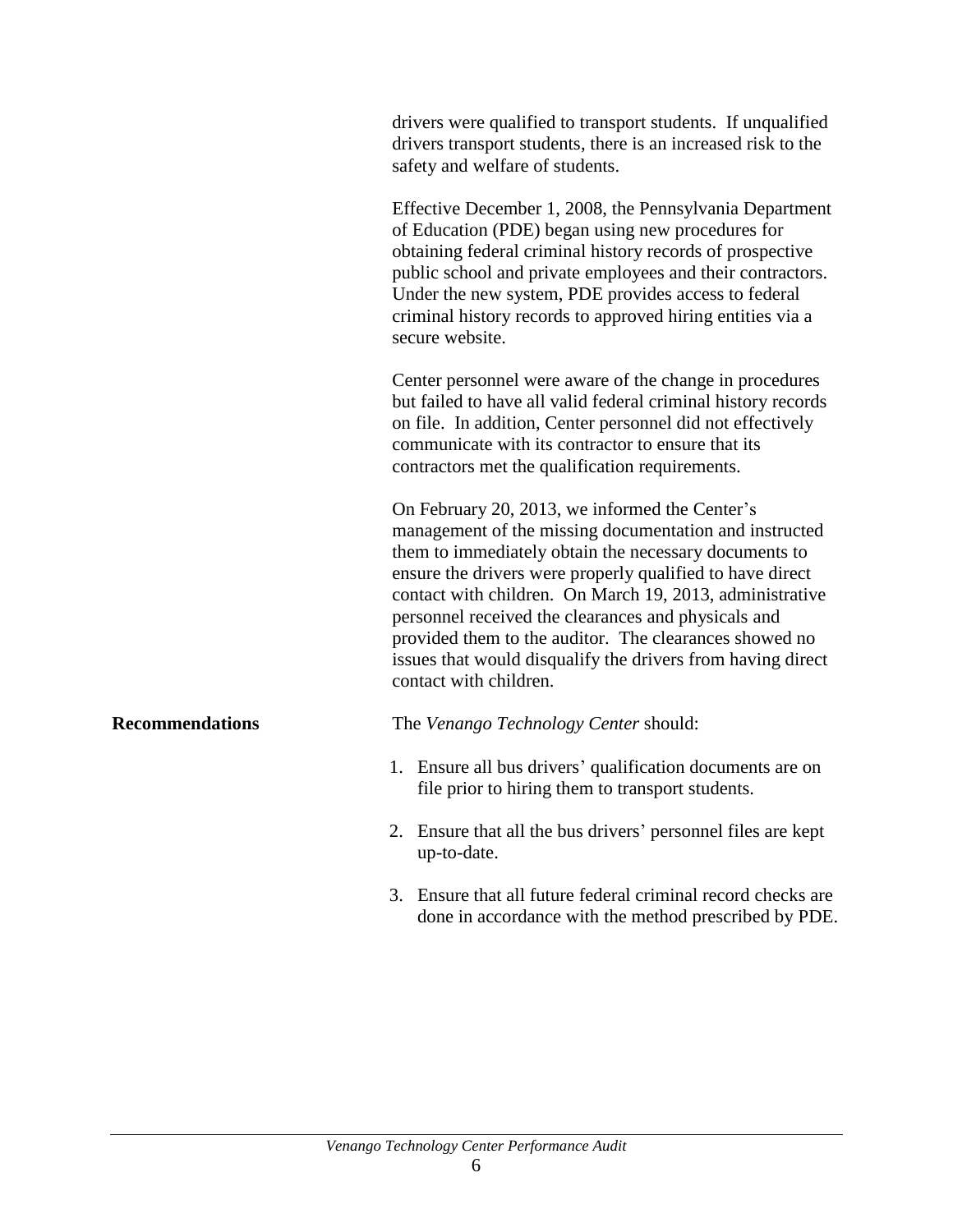**Management Response** Management stated the following:

"Management was not aware that a copy of the federal criminal records check could not be the unofficial copy that was provided by the bus contractor. The other four drivers without federal criminal history records on file were a result of poor communication with [the] bus contractor. Management relied on the conversation that was had with this contractor to provide all driver information and believed that they had done so. There turned out to be four instances where they did not get the federal criminal history from the Center, who had entered these on line and did not turn the results over to the contractor. In the future, the Tech Center will include multiple employees in the review of driver credentials in the summer, so that the likelihood of excluding proper credentials will be avoided."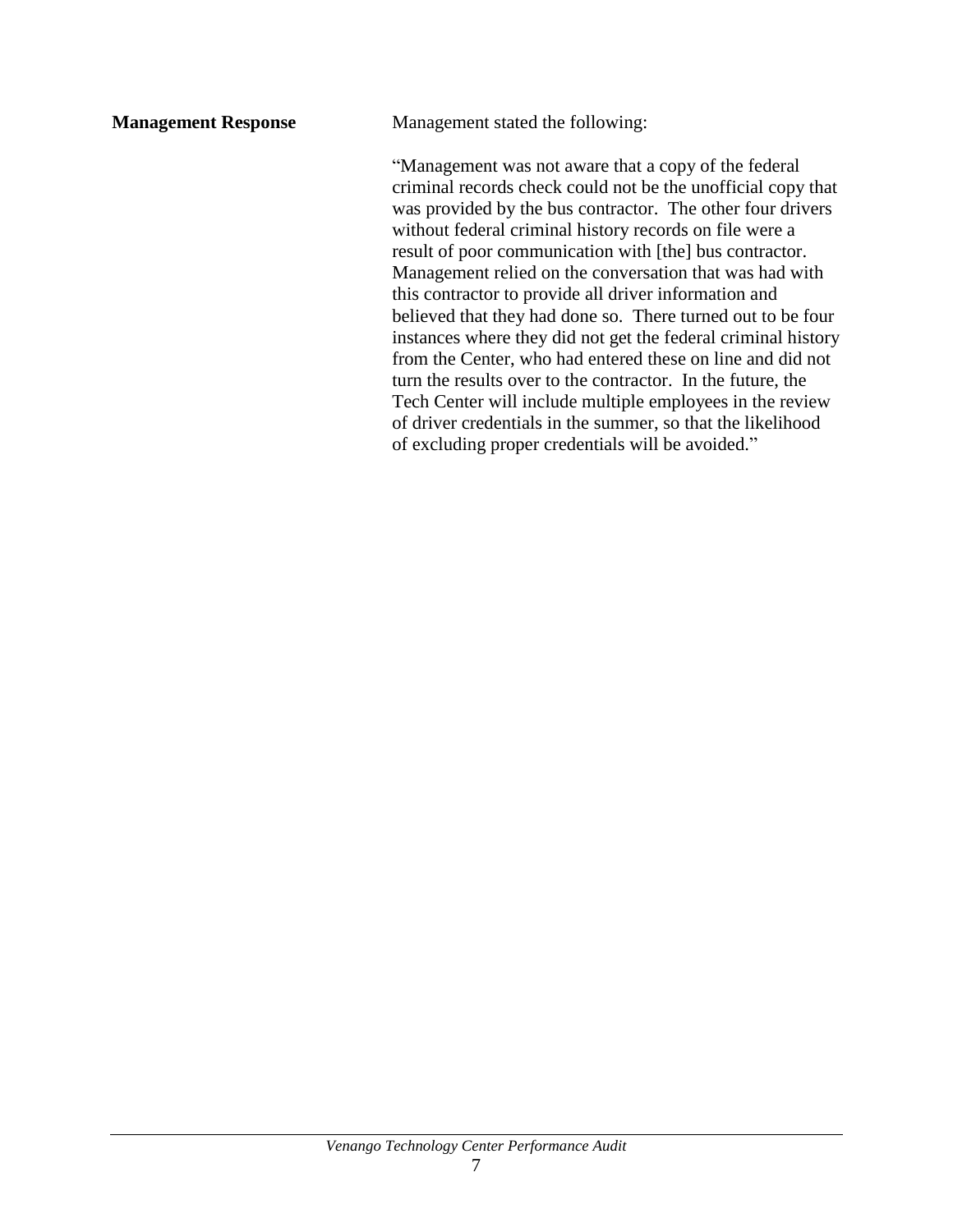## **Status of Prior Audit Findings and Observation**

Our prior audit of the Venango Technology Center (Center) released on April 13, 2011,<br>
resulted in one finding. The finding pertained to a lack of documentation necessary to resulted in one finding. The finding pertained to a lack of documentation necessary to verify bus drivers' qualifications. As part of our current audit, we determined the status of corrective action taken by the Center to implement our prior recommendations. We performed audit procedures and interviewed Center personnel regarding the prior finding. As shown below, we found that the Center did not implement our recommendations related to a lack of documentation necessary to verify bus drivers' qualifications.

### **Auditor General Performance Audit Report Released on April 13, 2011**

| <b>Finding:</b>         | <b>Lack of Documentation Necessary to Verify Bus Drivers'</b><br>Qualifications                                                                                                    |
|-------------------------|------------------------------------------------------------------------------------------------------------------------------------------------------------------------------------|
| <b>Finding Summary:</b> | Our prior audit of the Center's bus drivers' qualifications for the 2010-11<br>school year found that not all records were on file at the Center at the time<br>of our audit.      |
| Recommendations:        | Our audit finding recommended that the Center:                                                                                                                                     |
|                         | Ensure that the Center's transportation coordinator reviews each<br>1.<br>driver's qualifications prior to that person transporting students.                                      |
|                         | 2. Maintain files, separate from the transportation contractors, for all<br>drivers and work with the contractor to ensure that the Center's files<br>are up-to-date and complete. |
| <b>Current Status:</b>  | During our current audit, we found that the Center did not implement our<br>recommendations. Please refer to the finding in the current report (see<br>page 5).                    |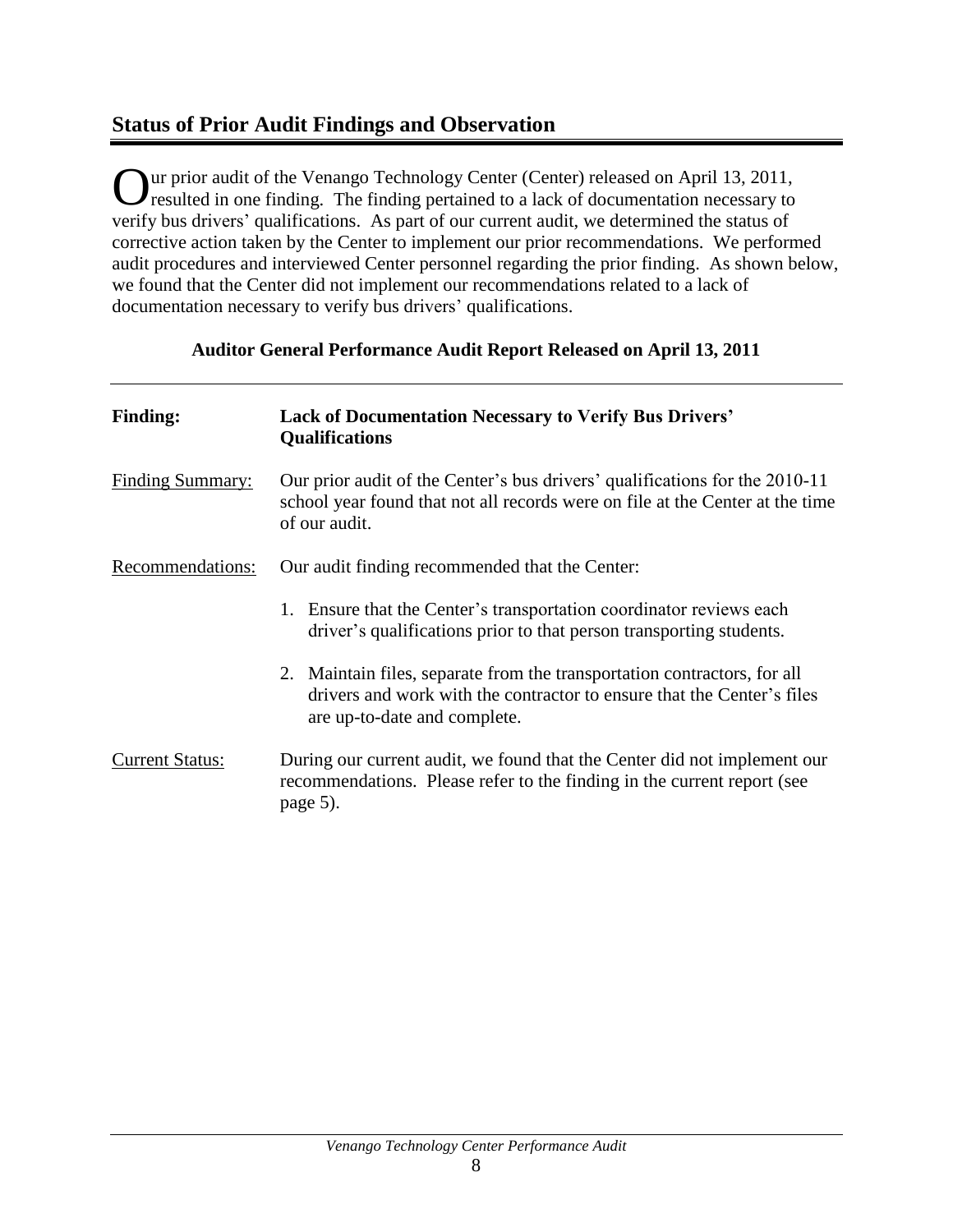## **Distribution List**

This report was initially distributed to the Center's Superintendent of Record, the Joint Operating Committee, our website at www.auditorgen.state.pa.us, and the following stakeholders:

The Honorable Tom Corbett Governor Commonwealth of Pennsylvania Harrisburg, PA 17120

The Honorable William E. Harner Acting Secretary of Education 1010 Harristown Building #2 333 Market Street Harrisburg, PA 17126

The Honorable Robert M. McCord State Treasurer Room 129 - Finance Building Harrisburg, PA 17120

Ms. Lori Graham Acting Director Bureau of Budget and Fiscal Management Pennsylvania Department of Education 4th Floor, 333 Market Street Harrisburg, PA 17126

Dr. David Wazeter Research Manager Pennsylvania State Education Association 400 North Third Street - Box 1724 Harrisburg, PA 17105

Mr. Tom Templeton Assistant Executive Director School Board and Management Services Pennsylvania School Boards Association P.O. Box 2042 Mechanicsburg, PA 17055